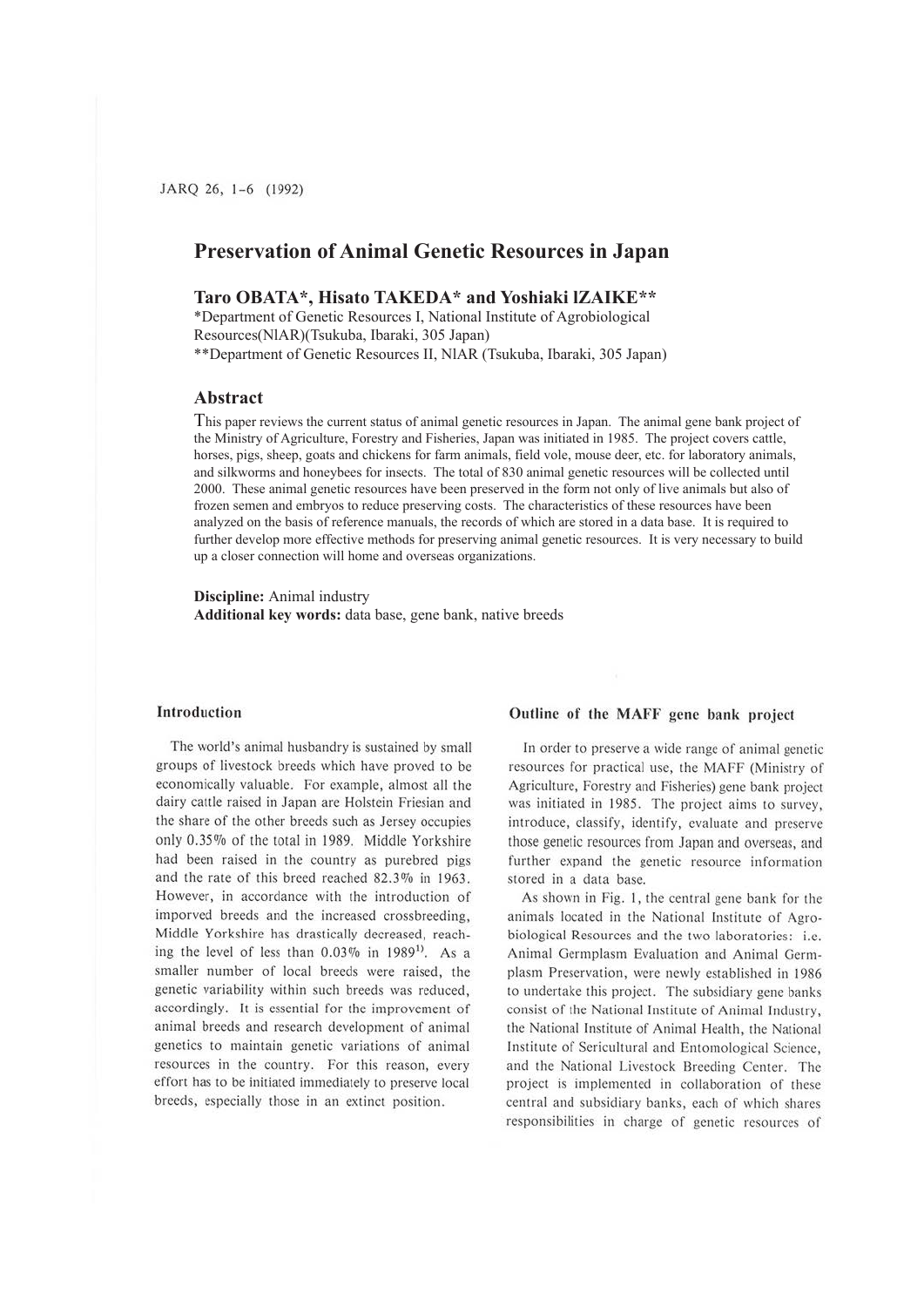

Fig. 1 Structure of the animal gene bank project in Japan

Table 1. Major native animal breeds in Japan

| Species | Name of breed               | Location<br>for rearing number | Estimated |
|---------|-----------------------------|--------------------------------|-----------|
| Cattle  | Kuchinoshima Wild<br>Cattle | Kagoshima                      | 80        |
|         | Mishima Cattle*             | Yamaguchi                      | 68        |
|         | Japanese Black              | Hyogo etc.                     | 657,000   |
|         | Japanese Brown              | Kumamoto,<br>Kochi             | 64,000    |
|         | Japanese Poll               | Yamaguchi                      | 478       |
|         | Japanese Shorthorn          | Iwate etc.                     | 21,000    |
| Horses  | Hokkaido Pony               | Hokkaido                       | 2,561     |
|         | Kiso Pony                   | Nagano                         | 90        |
|         | Misaki Pony                 | Miyazaki                       | 84        |
|         | Miyako Pony                 | Okinawa                        | 19        |
|         | Noma Pony                   | Ehime                          | 35        |
|         | Taishu Pony                 | Nagasaki                       | 89        |
|         | Tokara Pony                 | Kagoshima                      | 118       |
|         | Yonaguni Pony               | Okinawa                        | 112       |
| Goats   | Shiba Goat                  | Nagasaki etc.                  | 190       |
|         | Tokara Goat                 | Kagoshima                      | 100       |

\* A natural monument.

designated animal species<sup>2)</sup> (Fig. 1).

#### Native breeds in Japan

The main native animal breeds which have been reared in Japan are shown in Tables 1 and 2. A native breed is here defined as follows: a breed that

Table 2. Major native poultry breeds in Japan<sup>4)</sup>

| Name of<br>breed     | Location for rearing                               | Estimated<br>number |  |  |
|----------------------|----------------------------------------------------|---------------------|--|--|
| Chabo*               | Chiba, Gunma, Kanagawa<br>Kumamoto, Osaka, Saitama | more than<br>5000   |  |  |
| Hinaidori*           | Shizuoka, Tokyo<br>Akita                           | $2000 - 5000$       |  |  |
|                      |                                                    |                     |  |  |
| Jidori*              | Mie, Kochi, Gifu                                   | less than 500       |  |  |
| Jitokko*             | Kagoshima                                          | less than 500       |  |  |
| Kawatiyakko* Mie     |                                                    | less than 500       |  |  |
| Koeyoshi*            | Aomori, Akita, Iwate                               | $500 - 1000$        |  |  |
| Kurogashiwa*         | Shimane, Yamaguchi                                 | less than 500       |  |  |
| Minohiki*            | Aichi, Shizuoka                                    | $500 - 1000$        |  |  |
| Minohikichabo* Kochi |                                                    | $1000 - 2000$       |  |  |
| Onagadori*           | Kochi                                              | less than 500       |  |  |
| Satsumadori*         | Kagoshima                                          | $2000 - 5000$       |  |  |
| Shamo*               | Aomori, Akita, Chiba,                              | more than           |  |  |
|                      | Kochi, Ibaraki, Tokyo                              | 5000                |  |  |
| Shokoku*             | Mie, Kyoto, Shiga                                  | $1000 - 2000$       |  |  |
| Toumaru*             | <b>Niigata</b>                                     | $1000 - 2000$       |  |  |
| Toutenkou*           | Kochi                                              | $1000 - 2000$       |  |  |
| Ukokkei*             | Hiroshima, Kagawa, Mie<br>Osaka, Tokyo, Yamaguchi  | $2000 - 5000$       |  |  |
| Uzurachabo*          | Kochi                                              | $1000 - 2000$       |  |  |

\* A natural monument.

was introduced to Japan before the Meiji era (1868) and its offsprings have survived there ever since. A majority of those breeds are designated as natural monuments in Japan, and they are rarely used for animal husbandry at present. The conditions for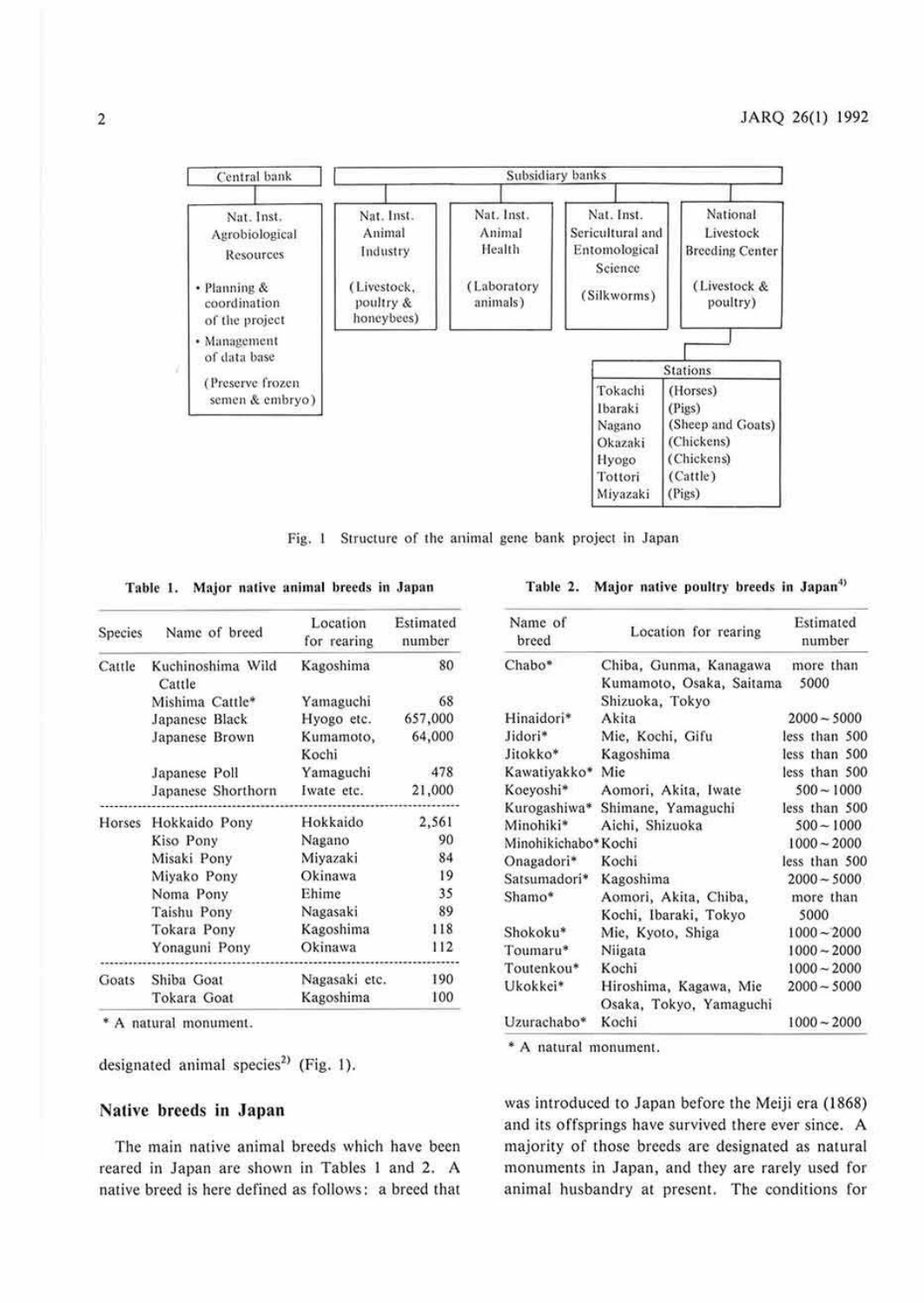| <b>Species</b> | Name of breed            | Method of preservation                |
|----------------|--------------------------|---------------------------------------|
| Cattle         | Mishima Cattle           | Live animal, Frozen semen & Embryos   |
|                | Kuchinoshima Wild Cattle | Frozen semen                          |
|                | Japanese Brown           | Live animal & Frozen semen            |
|                | Japanese Poll            | Live animal & Frozen semen            |
|                | Japanese Shorthorn       | Live animal & Frozen semen            |
| Horses         | Kiso Pony                | Live animal & Frozen semen            |
|                | Taishu Pony              | Live animal & Frozen semen            |
|                | Tokara Pony              | Live animal                           |
| Pigs           | Middle Yorkshire         | Live animal & Frozen semen            |
|                | Berkshire                | Live animal                           |
|                | Bouso Landrace Strain    | Frozen semen                          |
|                | Tateyama Landrace Strain | Frozen semen<br>********************* |
| Goats          | Tokara Goat              | Live animal                           |
|                | Shiba Goat               | Live animal                           |
| Rabbits        | Japanese White           | Live animal                           |
| Chikens        | Tosa Native Fowl         | Live animal                           |
|                | Nagoya Native Fowl       | Live animal                           |
|                | Toutenkou Fowl           | Frozen semen                          |
|                | Koeyoshi Fowl            | Frozen semen                          |
| Honeybees      | Native Honeybee          | Live animal                           |

Table 3. Major animal genetic resources preserved by the gene bank project, Japan

preserving them are quite inadequate, since rearing of those breeds has mainly been entrusted to small groups of charitable persons without any systematic support from others.

It was planned to collect a total of 830 breeds by the end of 2000, the numbers of which were estimated on the basis of 557 collections covered at the initial stage of this project. The gene bank project has made significant progress, under which project a total of 677 animal genetic resources have been collected until 1992. They consist of; 18 cattle, I water buffalo, 8 horses, 28 pigs, 4 sheep, 4 goats, *5* rabbits, 96 fowls, 34 laboratory animals, 477 silkworms and 2 honeybees. One of the distinctive feature of animal genetic resources in Japan is that silkworms occupy a majority of the collections or 70.5%. Major collections under the gene bank project are shown in Table 3. The work plan of the project envisages further collections of the typical native farm animals by the end of 2000.

## **Status of preservation**

ln most countries, rare farm animals are usually

preserved under natural conditions, while under the gene bank project of Japan, it is a basic principle for preservation that live animals are reared in a closed space of the subsidiary gene banks. The preservation of live animals causes various problems: i.e. high costs in keeping the animals, increased homozygosity within small groups, and depression of fertility through inbreeding.

To alleviate these problems for ensuring sustainable preservation of animal genetic resources in a live form, simulation models and computer programs<sup>5)</sup> have been developed to predict genetic changes of animal populations of a small size. Fig. 2 shows changes in the expected genetic variances until 25th generation of selections<sup>6)</sup>. Faster reduction of the genetic variances is estimated in a small population compared with that in a large one.

A cryogenic storage system has been developed to store sperms and embryos for a long period of time with a low operation cost. At the initial stage, frozen storage of spermatozoa has been employed for cattle, horses, pigs and fowls under this project. The viabilities of frozen-thawed semen of these breeds vary in a range of *50* to 90%, which does not cause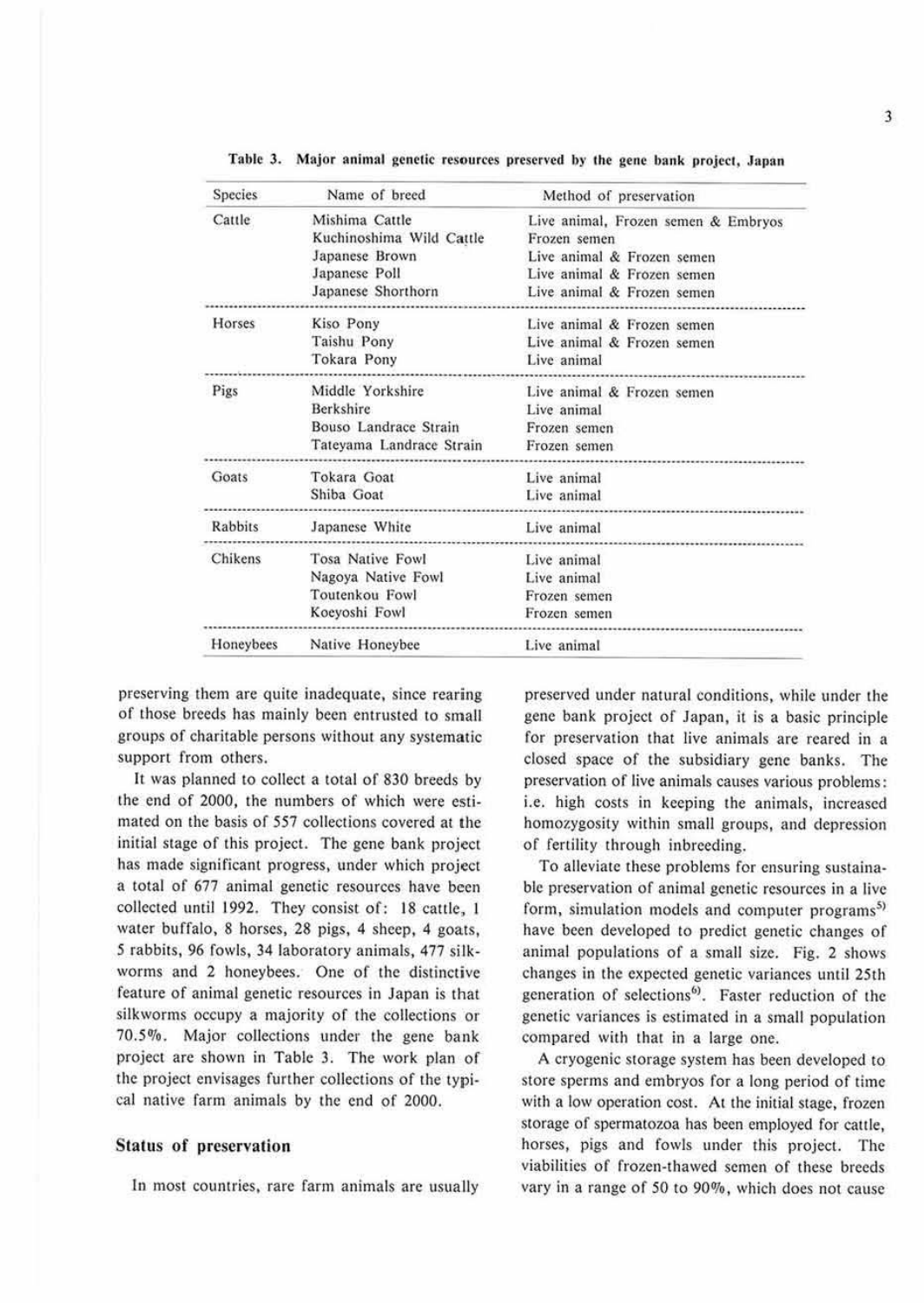any serious problem in collecting ejaculated sperms to make frozen semen. On the other hand, as far as storage of embryos is concerned, there are great difficulties in various aspects, especially in storing a large number of embryos. In fact, in the case of farm animals with a high rate of inbreeding, the ovaries have no superovulative reaction, and quality of 1he recovered embryos is generally poor. Por this reason, it is not easy to collect a sufficient number of embryos of the animal genetic resources. For example, in Mishima Cattle, which is designated as





The assumptions are as follows: the munber of individuals  $n = 10$ , number of loci  $1 = 20$ , initial gene frequency  $P_0 = 0.5$  for all loci, initial heritability  $h_0^2 = 0.5$ , and selection intensity  $i = 1/2$ .

a natural monument in Japan, only 11 embryos could have been cryo-preserved so far, despite of every effort in superovulation embryos recovery treatment.

To overcome the difficulties involved, an advancement of new technologies in managing female gamete are required. They may include transgenic, embryonic stem cell, nuclear transfer and reconstituted embryos produced by fusion.

## **Evaluation and data bank of animal genetic resources**

Evaluation of the characteristics of these animal genetic resources is based on the animal generic resources characteristics investigation manual<sup>3)</sup>. The characteristics concerned are divided into three classes, and the subjects for investigations in each class involve two items: essential and optional. The numbers of characteristics to be investigated vary owing to various conditions under which animal genetic resources are reared (Table 4). The primary characteristics of genetic resources are morphological, such as coat color and presence or absence of horns. The secondary items are developmental and physiological characteristics which have important scientific implications in utilizing those animal genetic resources. The characteristics in this category, such as blood componems and chromosome numbers, require highly specialized technics for analyses. The tertiary items are the characteristics that are concerned with economic benefits, such as age of first calving and meat production.

|                |                                                                                                     |                                       | Beef cattle                          |                         | Pigs                   | <b>Broilers</b>         |                        |  |
|----------------|-----------------------------------------------------------------------------------------------------|---------------------------------------|--------------------------------------|-------------------------|------------------------|-------------------------|------------------------|--|
| Classification | Characteristics                                                                                     | Essential<br>descriptor <sup>a)</sup> | Optional<br>descriptor <sup>b)</sup> | Essential<br>descriptor | Optional<br>descriptor | Essential<br>descriptor | Optional<br>descriptor |  |
| Primary        | Morphological characteristics:<br>Coat color, horns, hump                                           | 10                                    | 12                                   |                         | 11                     | 10                      |                        |  |
| Secondary      | Developmental and physio-<br>logical characteristics:<br>Body weight, withers<br>height, blood type | 26                                    | 31                                   | 24                      | 23                     |                         | 10                     |  |
| Tertiary       | Economic performance:<br>Dressed weight, milk yield,<br>gestation length                            | 36                                    | 19                                   | 29                      | 28                     | 38                      |                        |  |

|  | Table 4. Characteristics of animal genetic resources for data base, Japan <sup>3)</sup> |  |  |  |  |  |  |  |  |
|--|-----------------------------------------------------------------------------------------|--|--|--|--|--|--|--|--|
|--|-----------------------------------------------------------------------------------------|--|--|--|--|--|--|--|--|

a): Essential descriptor means the traits which arc indispensable in data recording.

b): Optional descriptor means the traits which arc optional in data recording.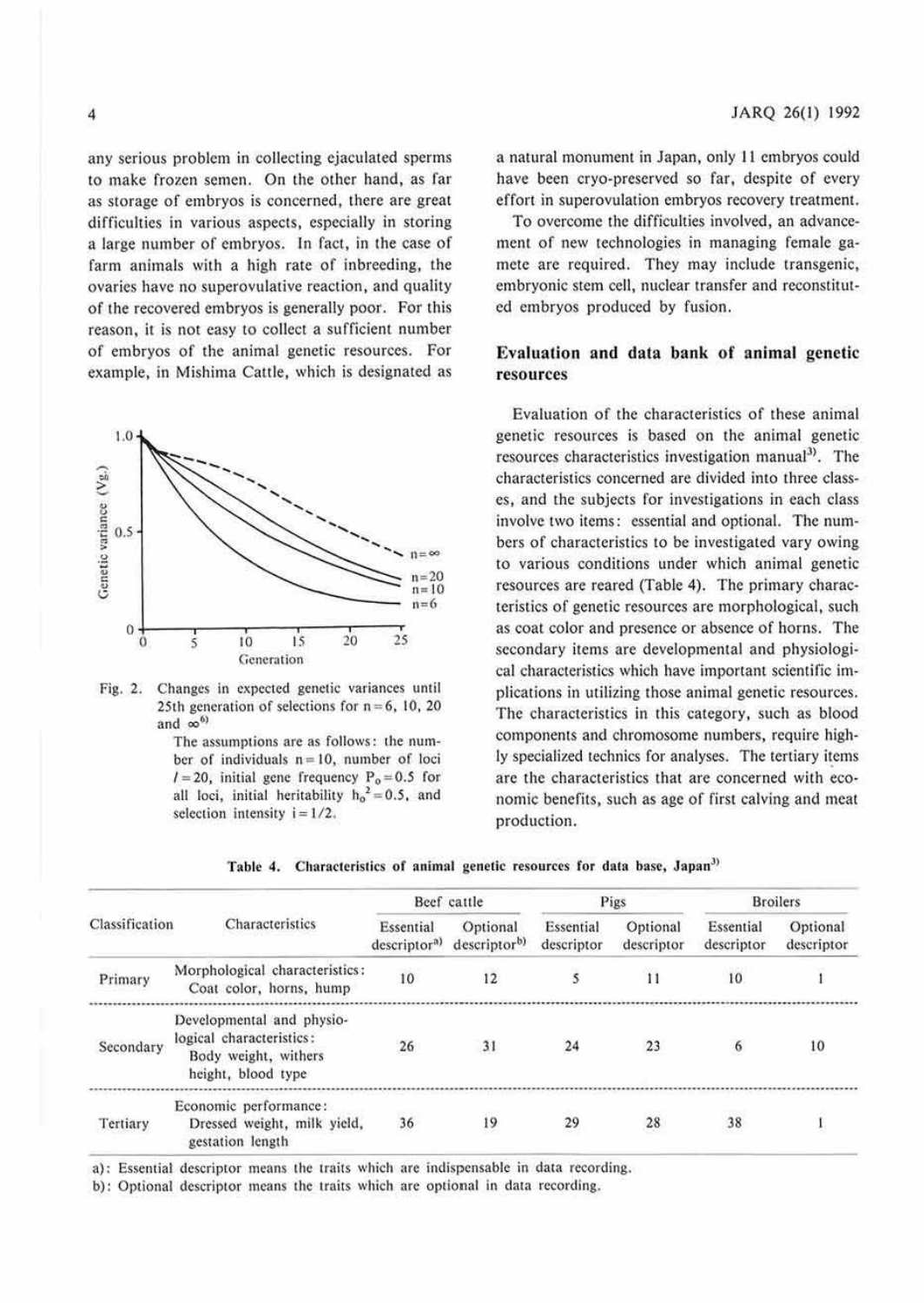|       | Cattle          | NO.         | Class |                   | Essential Descriptors |       |        |                |       |         |      |       |                                                 |
|-------|-----------------|-------------|-------|-------------------|-----------------------|-------|--------|----------------|-------|---------|------|-------|-------------------------------------------------|
| Char. |                 |             |       |                   |                       |       |        | Classification |       |         |      |       |                                                 |
| No.   | Characteristics | Methods     |       |                   |                       |       |        |                |       |         |      | з     | Remarks                                         |
|       | Hair Length     | Measurement |       |                   |                       | Short |        | Medium         |       | Long    |      |       | Short: under lcm. Medium: 1-2cm. Long: over 2cm |
|       | Hair Color      | Observation |       | Black             | Red                   | Brown | Yellow | Gray           | White | Spotted | Fawn | Other |                                                 |
|       | Skin Color      | Observation |       | Colorless Colored |                       |       |        |                |       |         |      |       |                                                 |

|       | Cattle                      | NO.                                                               | Class <sub>2</sub> |                                                                   | Essential Descriptors |   |  |                |  |  |  |                                   |                                         |
|-------|-----------------------------|-------------------------------------------------------------------|--------------------|-------------------------------------------------------------------|-----------------------|---|--|----------------|--|--|--|-----------------------------------|-----------------------------------------|
| Char. |                             |                                                                   |                    |                                                                   |                       |   |  | Classification |  |  |  |                                   |                                         |
| No.   | Characteristics             | Methods                                                           | $\Omega$           |                                                                   |                       | з |  |                |  |  |  |                                   | Remarks                                 |
| 28    | $(\hat{z})$<br>Birth Ft.    | Measurement Number of Animals, Mean(kg), Standard Deviation(kg)   |                    |                                                                   |                       |   |  |                |  |  |  |                                   | Measurement within 24 hours after birth |
|       | $Heaning Ht$ ( $\delta$ )   |                                                                   |                    | Measurement   Number of Animals, Mean(kg), Standard Deviation(kg) |                       |   |  |                |  |  |  | Measurement between 5 to 7 months |                                         |
| 30    | Yearling $Ft.$ ( $\delta$ ) | Measurement   Number of Animals, Mean(kg), Standard Deviation(kg) |                    |                                                                   |                       |   |  |                |  |  |  |                                   | Measurement between 11 to 13 months     |

|       | Cattle                                                                                                     |         | Class 3                                                                                   |  | Essential Descriptors |  |  |                |  |  |  |  |                               |
|-------|------------------------------------------------------------------------------------------------------------|---------|-------------------------------------------------------------------------------------------|--|-----------------------|--|--|----------------|--|--|--|--|-------------------------------|
| Char. |                                                                                                            |         |                                                                                           |  |                       |  |  | Classification |  |  |  |  |                               |
| No.   | Characteristics                                                                                            | Methods | o                                                                                         |  |                       |  |  |                |  |  |  |  | Remarks                       |
|       | Age at puberty( $\hat{\sigma}$ ) Observation   Number of Animals, Mean(months), Standard Deviation(months) |         |                                                                                           |  |                       |  |  |                |  |  |  |  | Age of months at first mating |
| 86    |                                                                                                            |         | Age at puberty(#) Observation Number of Animals, Mean(months), Standard Deviation(months) |  |                       |  |  |                |  |  |  |  | Age of months at first mating |
| 87    | Gestation Period   Observation   Number of Animals, Mean(days), Standard Deviation(days)                   |         |                                                                                           |  |                       |  |  |                |  |  |  |  |                               |

Fig. 3. Example of descriptor lists for cattle<br>Characteristics investigation manual for data base on animal genetic resources<sup>3)</sup>.